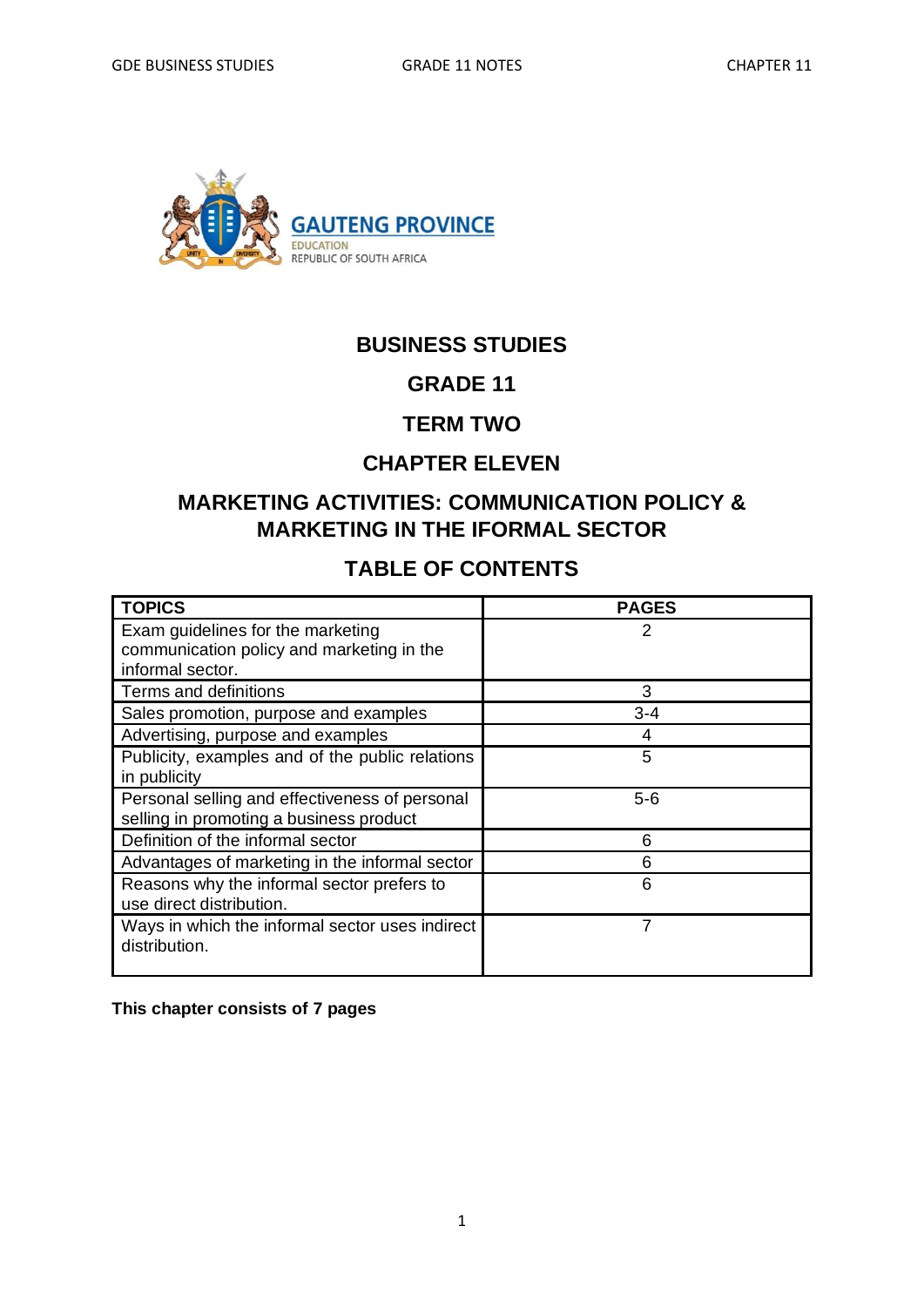#### **CONTENT DETAILS FOR TEACHING, LEARNING AND ASSESSMENT PURPOSES**

#### **MARKETING FUNCTION**

#### **Learners must be able to:**

#### **COMMUNICATION POLICY**

- Define/Explain the meaning of a marketing communication policy.
- Outline/Mention/Explain/Discuss/Describe the following components of the marketing communication policy:
	- o Sales promotion
	- o Advertising
	- o Publicity and
	- o Personal selling
- Explain the purpose of sales promotion and give practical examples.
- Explain the purpose of advertising and give examples of advertising medium.
- Elaborate on the meaning of publicity.
- Explain the role of the public relations in publicity.
- Give examples of publicity e.g. press release to the media.
- Explain the meaning of personal selling
- Justify the effectiveness of personal selling in promoting a business product.

#### **MARKETING IN THE INFORMAL SECTOR**

- Define the informal sector
- Explain the advantages of marketing in the informal sector
- Justify the reasons why the informal sector prefers to use direct distribution.
- Explain/Discuss how the informal sector uses indirect distribution.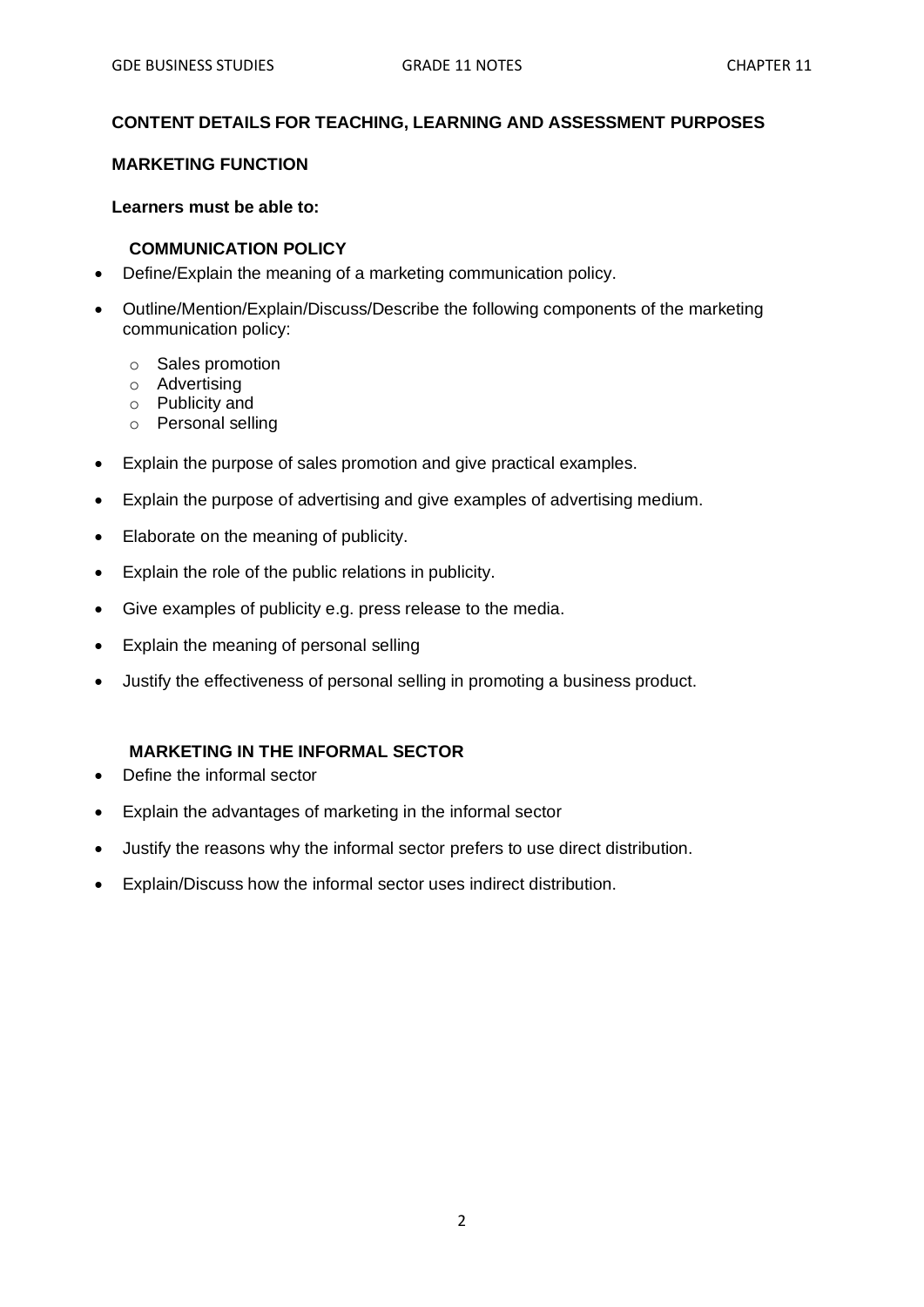#### **Terms and Definitions**

| <b>TERM</b>    | <b>DEFINITION</b>                                                                                      |  |
|----------------|--------------------------------------------------------------------------------------------------------|--|
| Promotion      | The publicizing of a product, organisation, or venture so<br>as to increase sales or public awareness. |  |
| Target market  | A particular group of consumers at which a product or<br>service is aimed at.                          |  |
| Credibility    | The quality of being trusted and believed in.                                                          |  |
| Persuade       | Cause someone to believe something, especially after<br>sustained effort/ to convince.                 |  |
| Communication  | The imparting of information by speaking, writing, or using<br>some other medium.                      |  |
| Endorsements   | The act of giving approval or recommendation to<br>something.                                          |  |
| <b>Banners</b> | A long strip of cloth bearing a slogan or<br>design/advertisement appearing on a web page.             |  |
| <b>ASA</b>     | The Advertising Standards Authority                                                                    |  |

### **MARKETING ACTIVITIES: COMMUNICATION/PROMOTION POLICY**

### **1 The meaning of a marketing communication policy**

- The main aims of the communication policy is to increase the sales of a product/services.
- The purpose of the marketing communication policy is to inform existing and potential customers about the product.
- It explains the features and benefits of using the product.

### **2 Components of the marketing communication policy**

### **2.1 Sales promotion**

- Sales promotion is usually a short-term tactic to boost sales.
- It can be used to complement other promotion methods.

### **2.1.1 The purpose of sales promotion**

#### **The purpose of sales promotion is to:**

- Inform consumers about the product.
- Persuade potential customers to buy the product now rather than later.
- Remind the target market of the availability of a product.
- Increase the sales of a product or service.
- Introduce new products or to extend the product life cycle.

### **2.1.2 Examples of sales promotion**

- Many shops offer special offers. Buy One, get One Free promotions
- Money-off coupons
- Discounts vouchers
- Free gift vouchers
- Joint promotion to encourage customers to purchase their brands.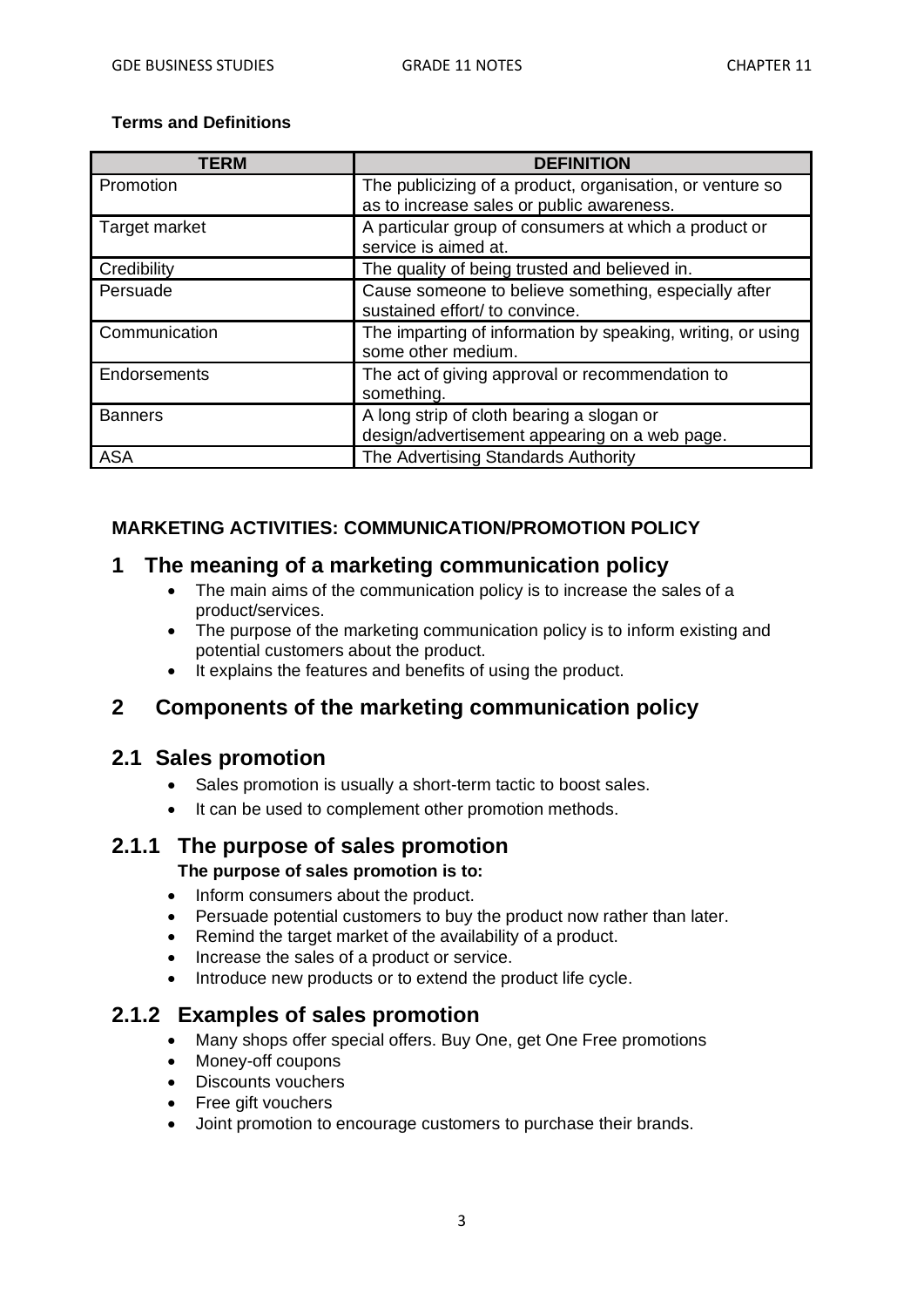- Loyalty cards e.g. Pick n Pay offers the smart card and Clicks the Club Card etc.
- Free gifts or accessories when buying a product
- Bonus pack e.g. larger items are sold at the price of the smaller item
- Competitions linked to buying a product
- Charity promotions e.g. donations
- Point of sales displays that show off the product and a free product samples.
- Customer loyalty cards where holders receive special discounts or earn points

### **2.2 Advertising**

- Advertising is used to inform, persuade and remind the consumer about the product or service
- Advertising is a paid and non-personal marketing communication tool.
- It involves communication with many consumers at the same time.

## **2.2.1 The purpose of advertising**

- The purpose of advertising can be explained in terms of AIDA as follows:
	- o **Attract**: attract the attention of people
	- o **Interest**: arouse their interest in the product
	- o **Desire**: create the information needed to persuade the consumer to act and buy the product.
	- o **Action**: provide the information needed to persuade the consumer to act and buy the product.

## **2.2.2 Examples of advertising medium.**

• The examples of advertising medium can be classified into the following main FOUR main categories:

| <b>Printed media</b>           | <b>Broadcast media</b>        | <b>Direct Mail</b>                                                                                     | Web-based media                                                                                        |
|--------------------------------|-------------------------------|--------------------------------------------------------------------------------------------------------|--------------------------------------------------------------------------------------------------------|
| <b>Newspapers</b><br>Magazines | Radio<br>Television<br>Cinema | <b>Brochures</b><br>Pamphlets<br><b>Billboards</b><br><b>Directories</b><br><b>Posters</b><br>Leaflets | On-line magazines<br>Websites<br>Search engines<br><b>Banners</b><br><b>Emails and SMS</b><br>Internet |

# **2.3 Publicity**

- Publicity is a free non-personal form of communication that the business and its product can receive through mass media e.g. newspaper and television
- Publicity is unpaid communication in the mass media about a business enterprise, its employees, its goods or services.
- The business has no control of what is said about them.
- It can take form of a news story in a newspaper, a press release or a media statement.
- Endorsements by famous people draw attention to a company's brand and products.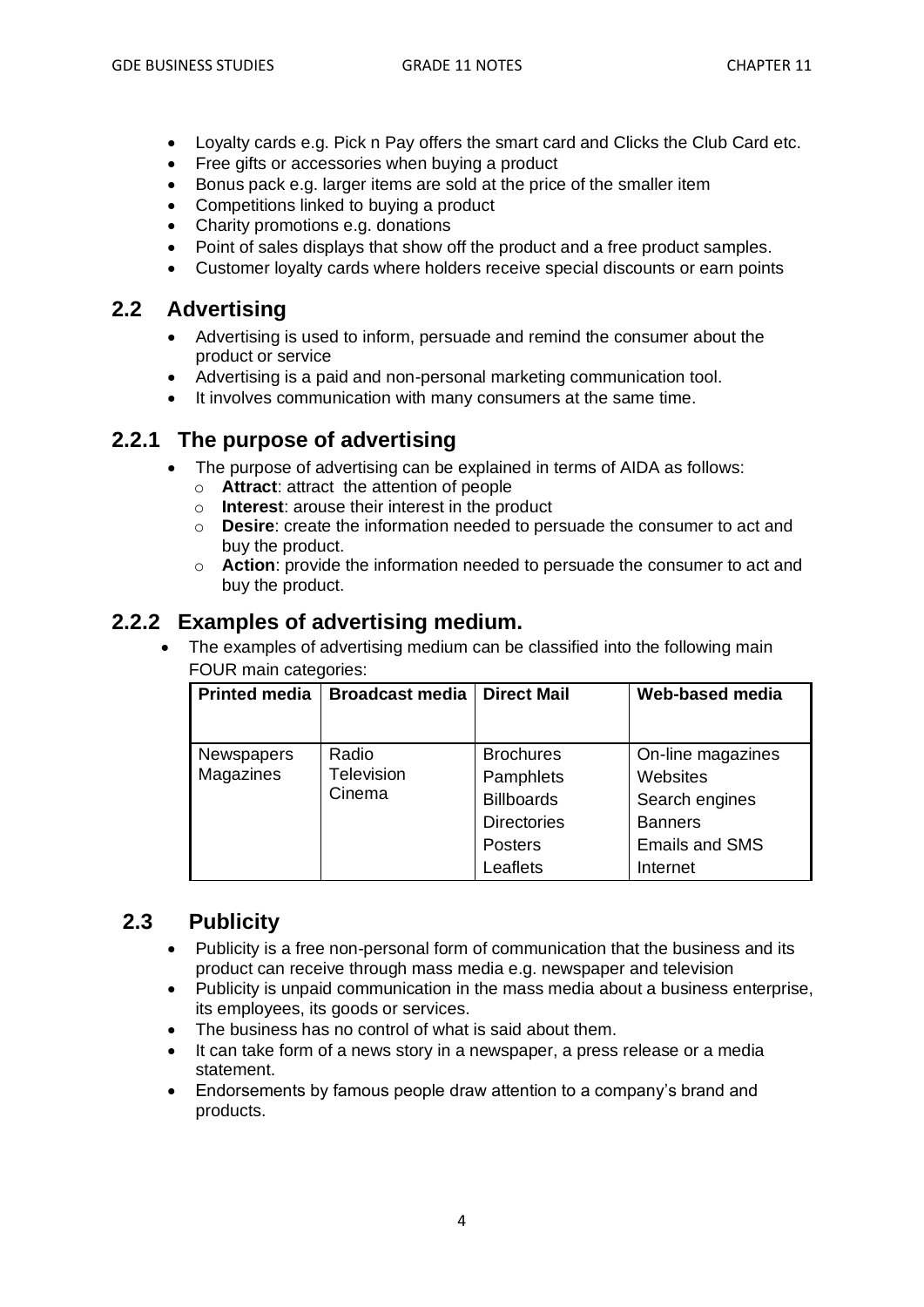- Some companies hand out gifts and samples with company branding on them.
- It is information about a business published by an independent third party such as a newspapers or television station.
- Ensures that the public know about the business, its social programmes, community involvement and fair labour practices etc.
- Publicity can be positive or negative as it is not paid for by the business.

## **2.3.1 Examples of publicity**

- Internal publicity is the display of goods, the appearance of the shop and its employees as well as the staff's behaviour towards customers.
- Many companies create brand exposure for the company by running competitions which provide exposure to the company's products.
- Endorsements by famous people draw attention to a company's brand and products.
- Sports and movie stars are often seen wearing certain brands of clothing which create public awareness for the brand.
- Some companies hand out gifts and samples with company branding on them, e.g. at conferences where delegates receive goodie bags.
- Some companies offer sponsorship to sporting events or community events.

# **2.3.2 Role of the public relations in publicity**

- Public relations aims to present a favourable image of the business and its products or service.
- Many businesses outsource the PR function to an outside agency to take advantage of their specialised knowledge.
- The PR department builds good relationships with representatives of the media and press.
- They keep the media informed of news about product launches and opening of new factories or shops for the attention of the public.
- The PR function supports marketing efforts to establish and build a brand identity.

## **2.4 Personal selling**

- Personal selling involves face-to-face communication between sales people and customers or potential customers to promote the product.
- The business uses sales people who have direct contact with customers.
- Sales people have specialised knowledge to the product and can advise customers on how to use the product.
- The sales person is ready to answer all the questions asked by the consumer.
- Sales people promote the product through their attitude and appearance.
- The message can be individualised to suit the needs of the consumer.

# **2.4.1 The effectiveness of personal selling in promoting a business product**

- Personal selling can be made telephonically but are usually face to face and offer the most flexible means of delivering a promotional message.
- Done by experienced sales people who develop charisma and become skilled in getting people to pay attention to them.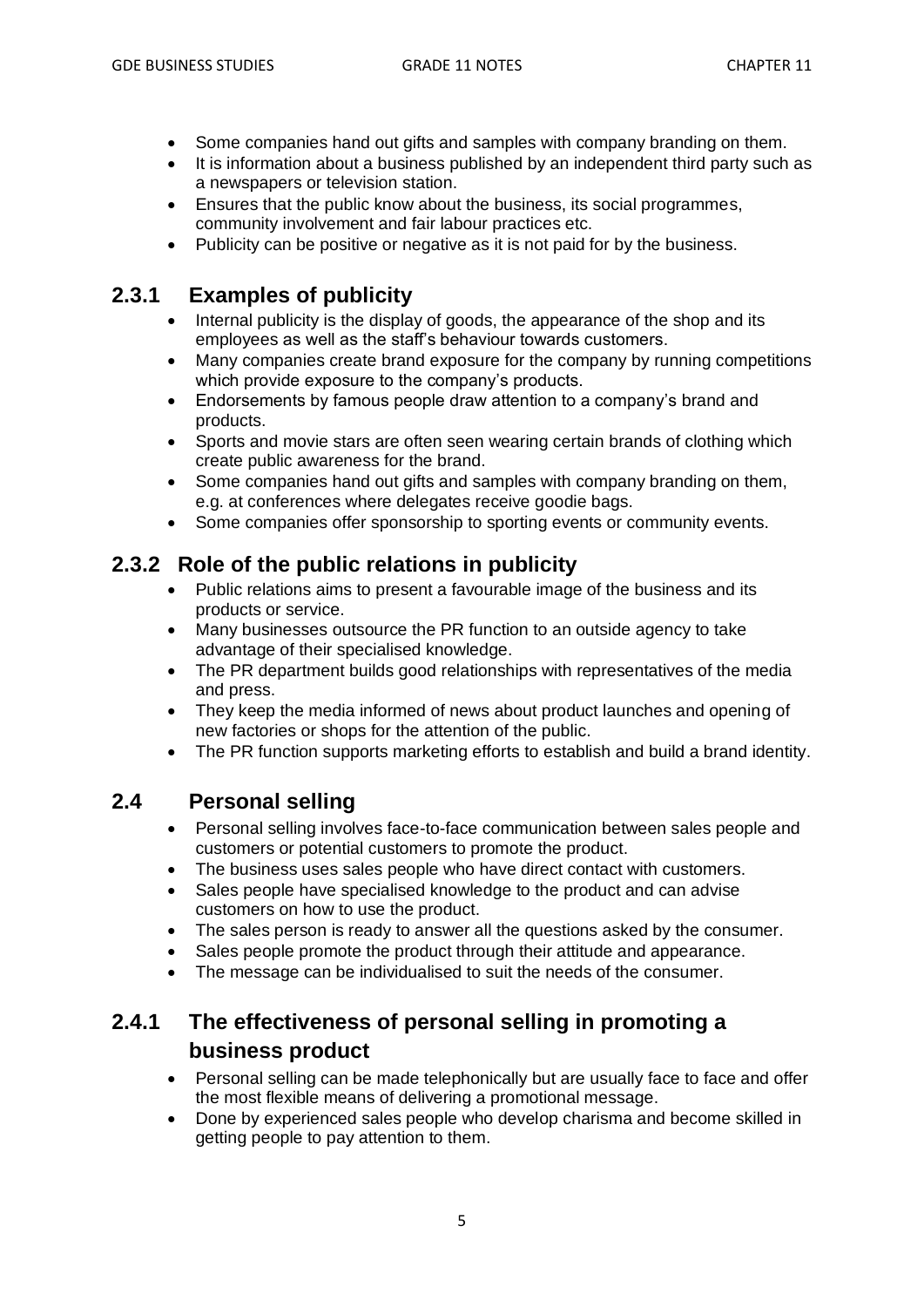- It is very effective especially in the case of expensive industrial goods such as machinery and shopping goods e.g. stoves/fridges/cell phones etc.
- Involves a very personal touch with specific attention giving to customer's needs and requirements.
- Most effective way to build relationships between the sales person and the customer.
- It is also a very good way of maintaining good relationships and ensuring on-going business and sales.
- The sales person can adjust his/her message to be more attractive to the person listening.

# **3 MARKETING IN THE INFORMAL SECTOR**

### **3.1 Definition of the informal sector**

- People in the informal sector do not own registered businesses and they are not registered for tax.
- They are not recorded by the Central Statistics Services.
- The informal sector is also known as the second economy.
- It is impossible to know to what extent the informal sector contributes towards the national income.
- The informal sector is mainly a cash industry.
- The operators in the informal sector perform in the primary, secondary and tertiary sector of the economy.

## **3.2 Advantages of marketing in the informal sector**

- It is easy and inexpensive to enter the informal sector.
- No education needed to enter the informal sector.
- It provides job opportunities for unemployed people
- Gives people the opportunity to be entrepreneurs and learn about business.
- People who are unemployed in the informal sector gain working experience that enables them to qualify for job opportunities in the formal sector.
- There is a great deal of interaction between the formal and the informal sectors.
- There is little competition in the informal sector.
- Provides needed goods and services in proximity to the market.

# **3.3 Reasons why the informal sector prefers to use direct distribution**

- The seller has control over the product.
- Better end user price as no intermediary costs.
- Direct contact with customers for feedback and improvements
- Well trained sales staff are able to promote products effectively and establish good relationships with customers.
- By cutting out the middleman, prices are lower.
- Sales staff provides customer information for future market research.